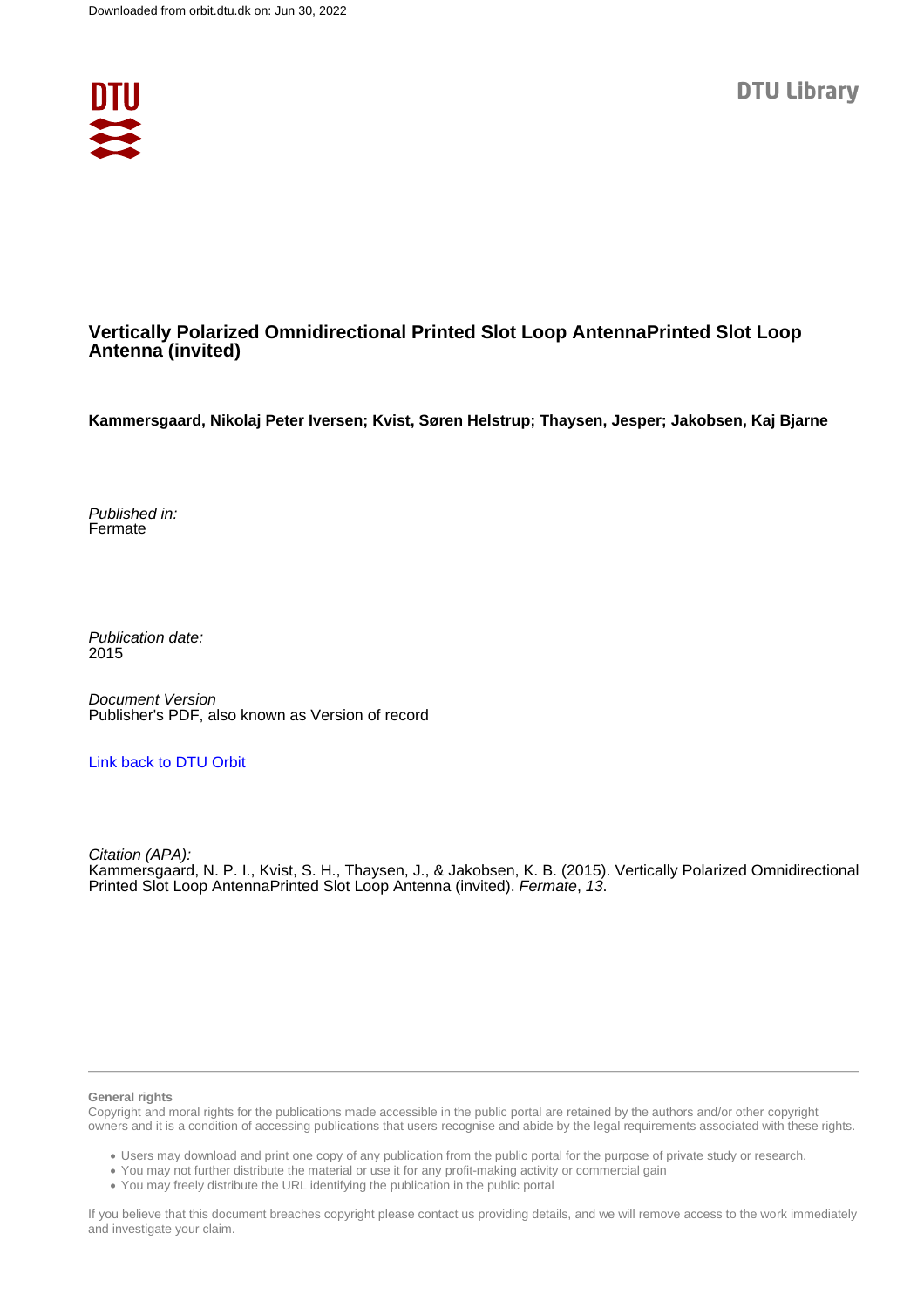# **Vertically Polarized Omnidirectional Printed Slot Loop Antenna**

**Nikolaj P. I. Kammersgaard\*** *†***, Søren H. Kvist** *†***, Jesper Thaysen** *†***, and Kaj B. Jakobsen\***

\*Department of Electrical Engineering, Technical University of Denmark, DK-2800 Lyngby, Denmark.

*†*GN ReSound A/S, Lautrupbjerg 7, DK-2750 Ballerup, Denmark. npivka@elektro.dtu.dk, skvist@gnresound.com, thaysen@gnresound.com, kbj@elektro.dtu.dk

 $f(x+\Delta x)=\sum_{i=1}^{\infty}\frac{(\Delta x)^i}{i!}$ 

### DTU Electrical Engineering Department of Electrical Engineering

**DTU Electrical Engineering, Technical University of Denmark**

<sup>\*</sup>This use of this work is restricted solely for academic purposes. The author of this work owns the copyright and no reproduction in any form is permitted without written permission by the author. $^\ast$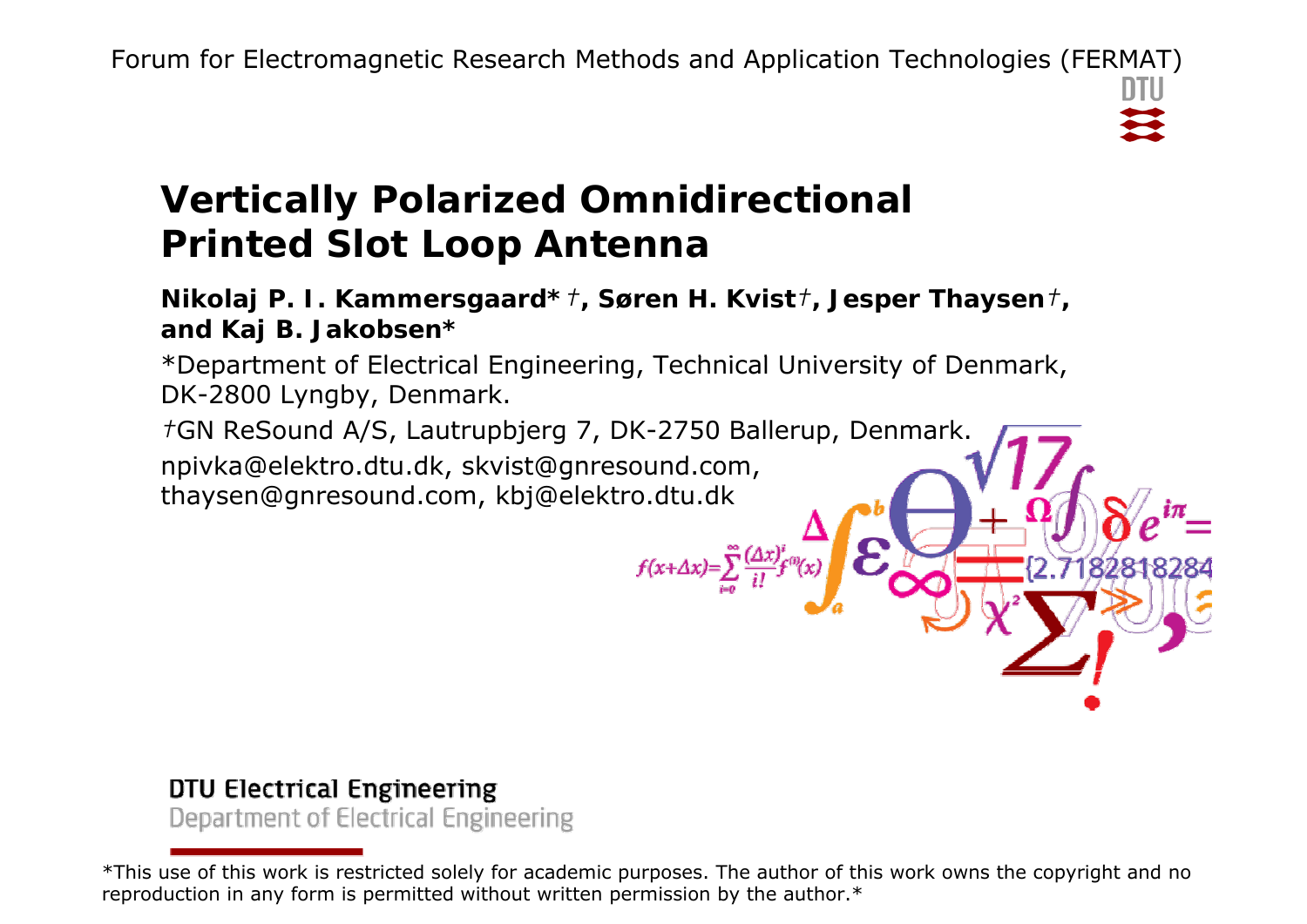# **Abstract**



A novel vertically polarized, bmnidirectional, printed slot loop antenna has been designed, simulated, fabricated, and measured. The slot loop works as a magnetic loop. The loop is loaded with inductors to insure uniform and in-phase fields in the slot in order to obtain an omnidirectional radiation pattern. The antenna is designed for the 2.45 GHz Industrial, Scientific and Medical band. Applications of the antenna are many. One is for on-body applications since it is ideal for launching <sup>a</sup> creeping waves due to the pola iza<mark>t</mark>ion.

**Keywords**: Babinet's principle, inductive loading, on-body, polarization, slot antenna



2**DTU Electrical Engineering, Technical University of Denmark** 22 June 2015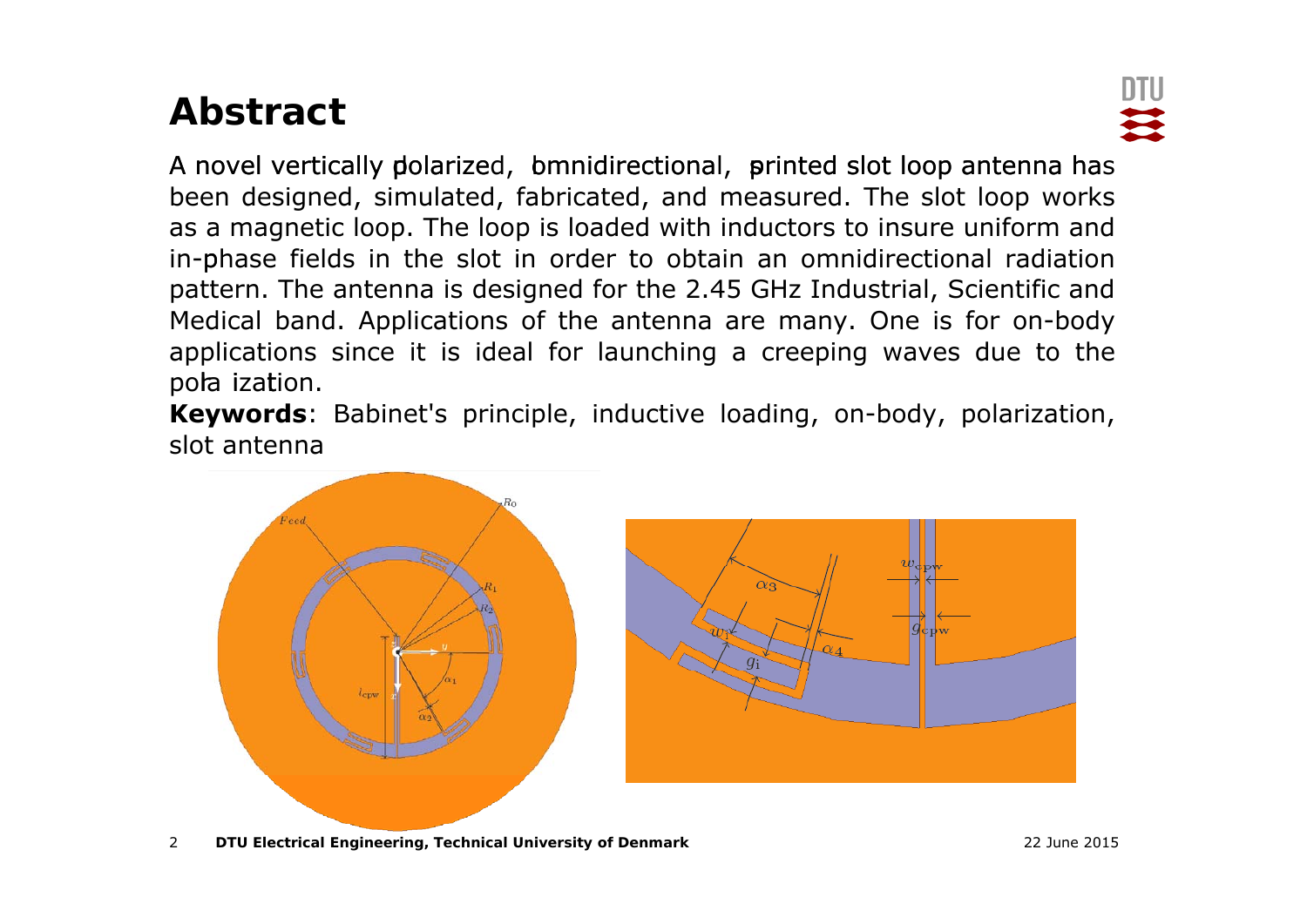### **Dimensions**

| Parameter        | Value                |
|------------------|----------------------|
| $g_{\rm cpw}$    | $0.50$ mm            |
| $g_{\rm i}$      | 1.0 <sub>mm</sub>    |
| $l_{\rm cpw}$    | $27 \text{ mm}$      |
| N                | 6                    |
| $R_0$            | $40 \,\mathrm{mm}$   |
| $R_1$            | $23.5 \,\mathrm{mm}$ |
| $R_2$            | $20.5 \,\mathrm{mm}$ |
| $w_i$            | $0.40$ mm            |
| $w_{\text{cpw}}$ | $0.25$ mm            |
| $\alpha_1$       | $59^\circ$           |
| $\alpha_2$       | $1.0^\circ$          |
| $\alpha_3$       | $14.5^{\circ}$       |
| $\alpha_4$       | $1.0^\circ$          |

### OPTIMIZED ANTENNA DESIGN PARAMETERS

3**DTU Electrical Engineering, Technical University of Denmark** 22 June 2015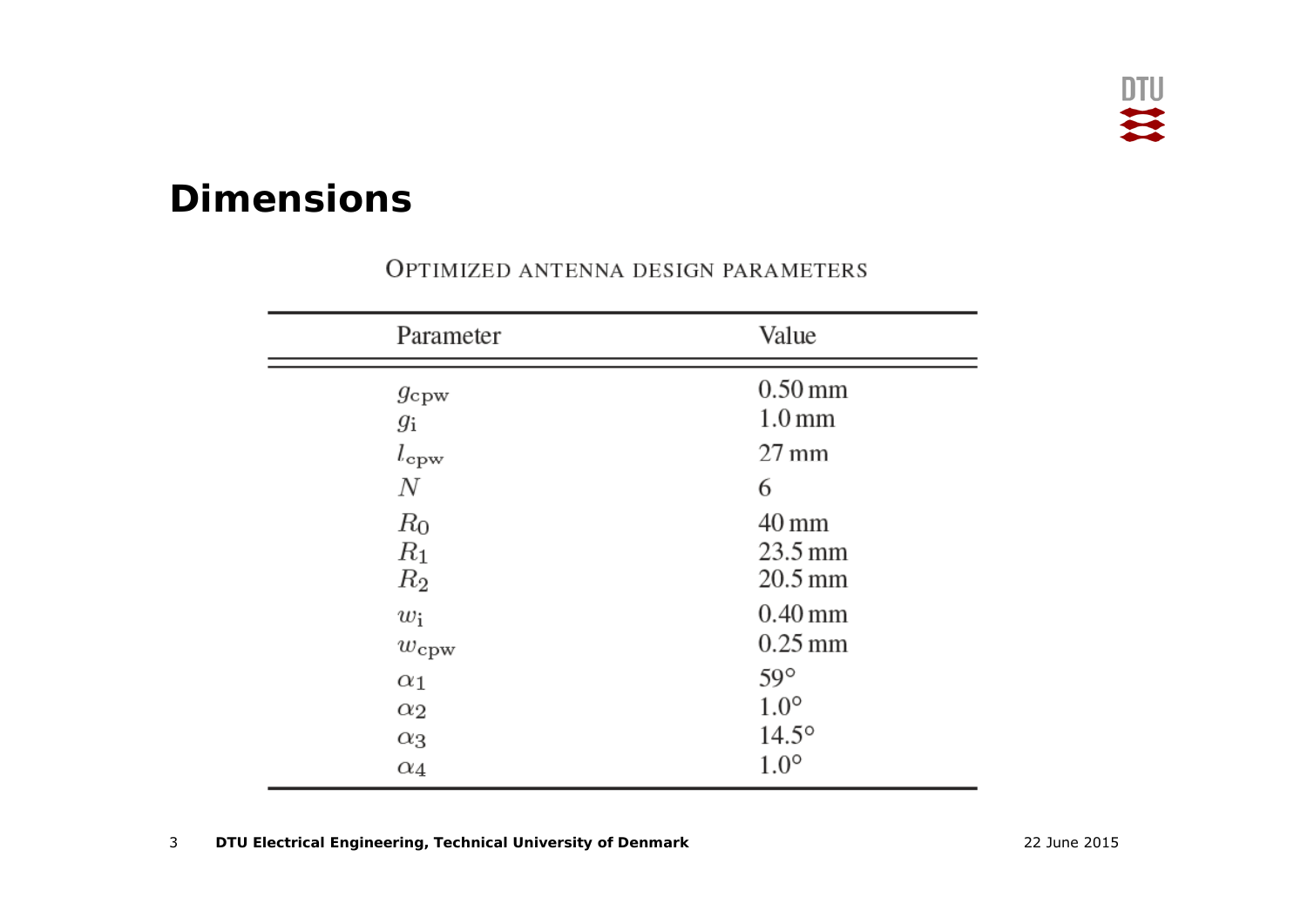### **Introduction**

The number of applications for Wireless Body Area Networks (WBAN) has increased rapidly in recent years. The ever smaller electronics enable these applications, which at the same time call for improved antennas. Many of the applications are designed for the worldwide and license free Industrial, Scientific, and Medical (ISM) band at 2.45 GHz. Propagation at 2.45 GHz through the human body is very lossy [1]. Instead, the electromagnetic energy creeps around the human body [2]. It has been shown that when the polarization of the electrical field is perpendicular to the surface of the human body, it is far more efficient in launching creeping waves [3]. The inspiration for the antenna originates from the antenna found in  $[4]$ , which is an electric loop antenna. The antenna in [4] is horizontally polarized and thus gives a parallel polarization if placed flat on the human body. By the use of Babinet's principle with Booker's extension as found in [5] it is seen that by interchanging the areas covered with copper with those not covered by copper, the polarization can be change to vertical. The impedance of the complimentary antenna is [5]:

$$
Z_{\text{magnetic}} = \frac{\eta^2}{Z_{\text{electric}}},
$$

where Z<sub>electric</sub> is the impedance of the original antenna and *η* is the intrinsic impedance of the media in which the antenna is placed. Since this results in a too large impedance for the complimentary antenna, the antenna design in [4] has been modified.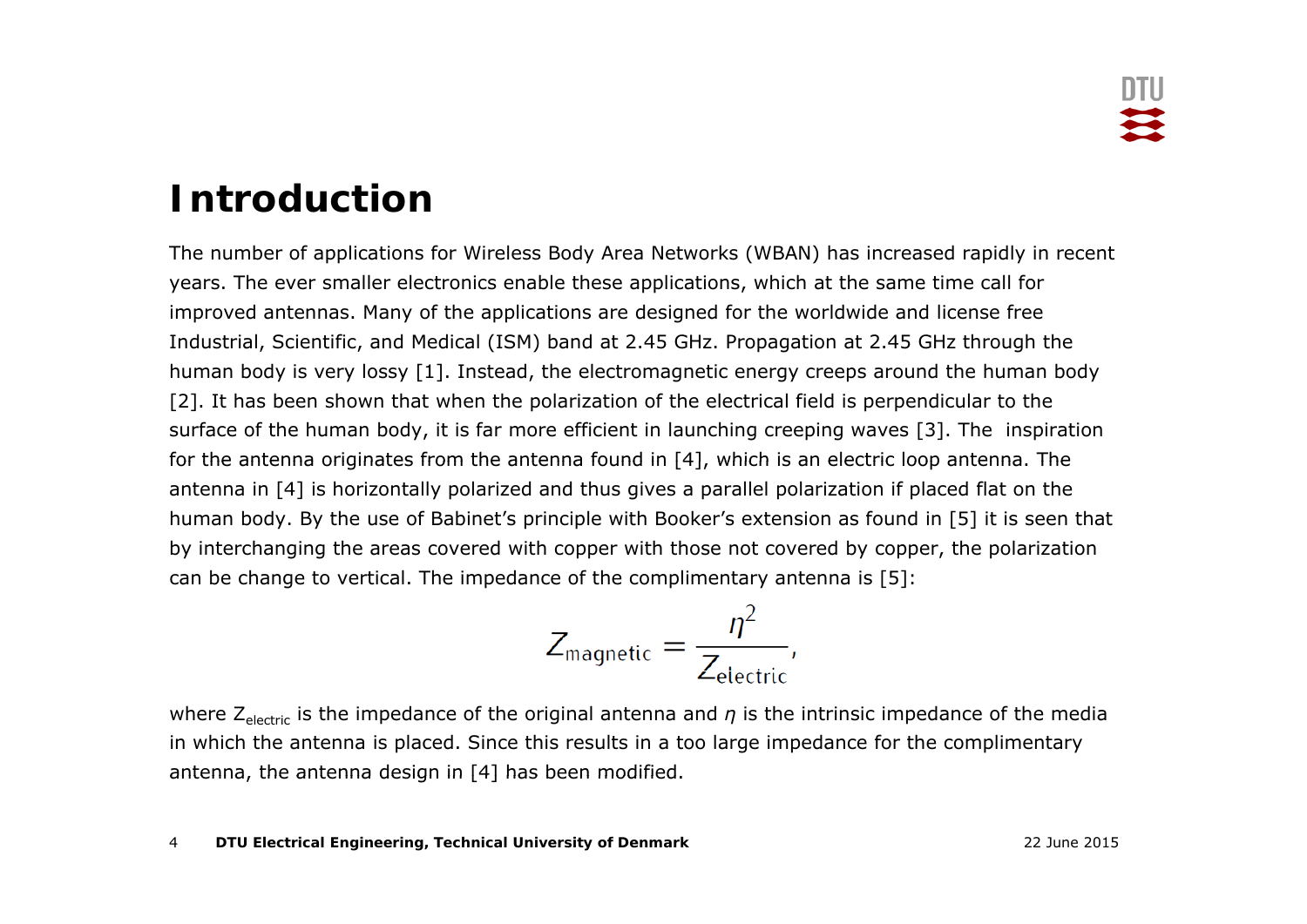### **Simulation and Measurement Results (1)**

The simulated and measured reflection coefficient between 2 GHz and 3 GHz can be seen in the Smith chart. At 2.45 GHz the magnitude of the simulated and measured reflection coefficient is -8.54 dB and -5.15 dB, respectively. The simulated and measured 6-dB bandwidth is 100 MHz and 285 MHz, respectively. As seen the simulated antenna is well matched for the 2.45-GHz ISM band as intended where as the measured antenna is shifted to a center frequency at 2.54 GHz.

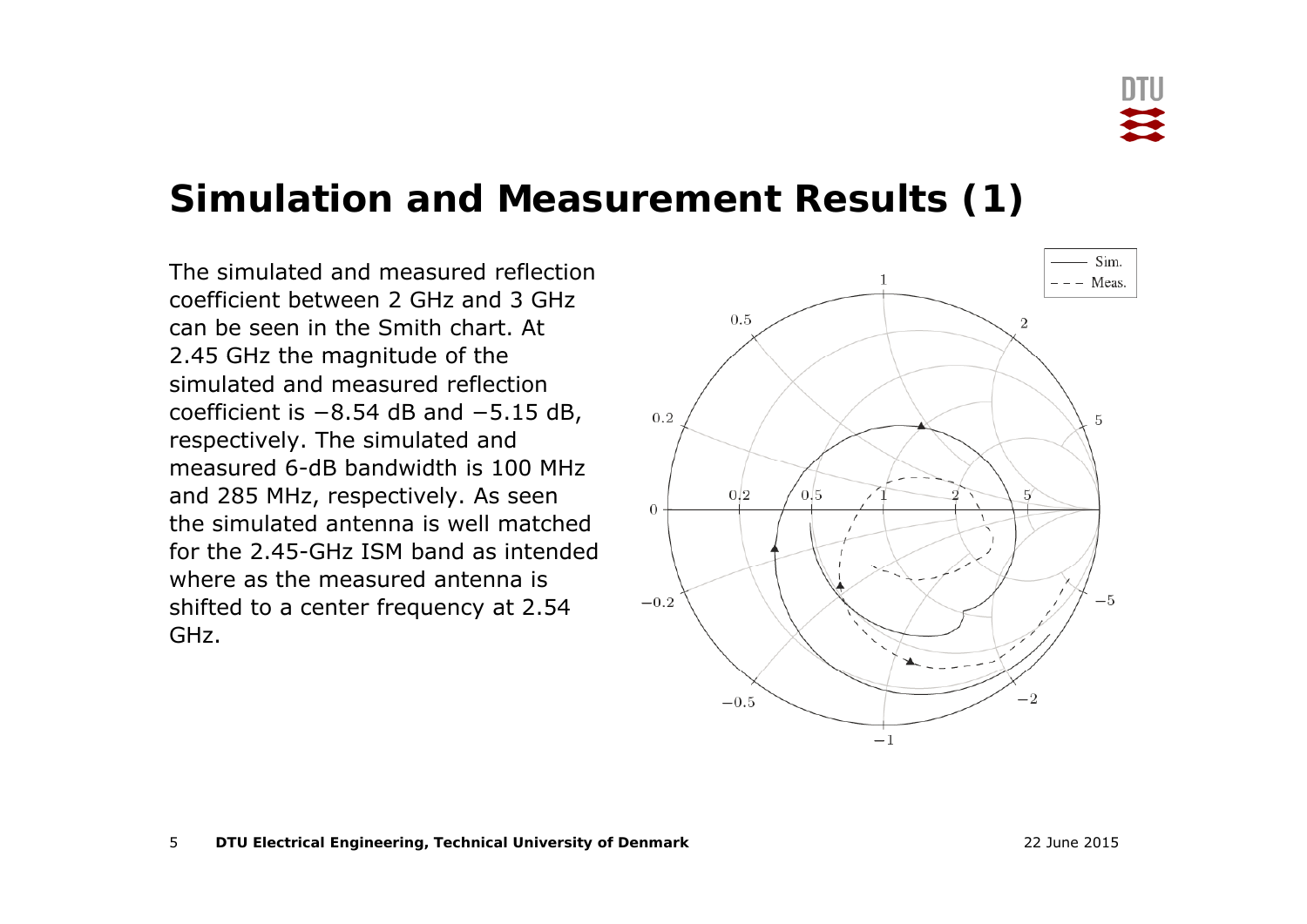### **Simulation and Measurement Results (2)**

The simulated radiation pattern at 2.45 GHz can be seen. The peak gain is 1.9 dBi and the radiation efficiency is 71.0 %. It is seen that the radiation pattern is not that of a small magnetic loop antenna. The difference is the null in the XY-plane. This is caused by the truncation of the copper plane. The antenna is almost completely θ-polarized with a peak gain for the θ-component and the φcomponent of 1.9 dBi and –10.9 dBi, respectively.

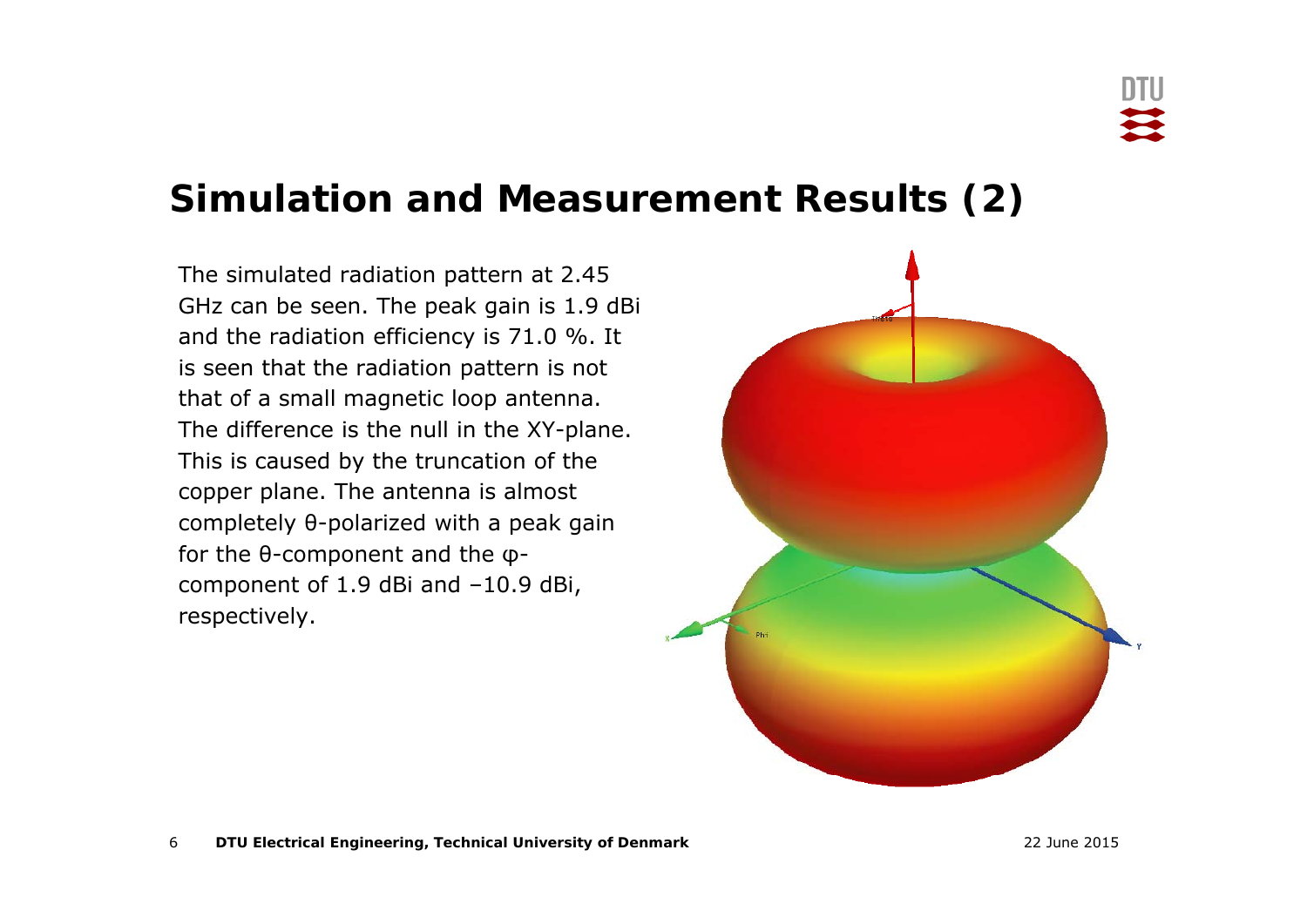### **Simulation and Measurement Results (3)**

The simulated complex magnitude of the surface currents on the antenna can been seen at the bottom (left). It is seen that each of the inductors carry approximately the same current on them. The simulated electric field in the slot is shown at the bottom (right). The field is plotted as vectors at the phase where it is at a maximum.

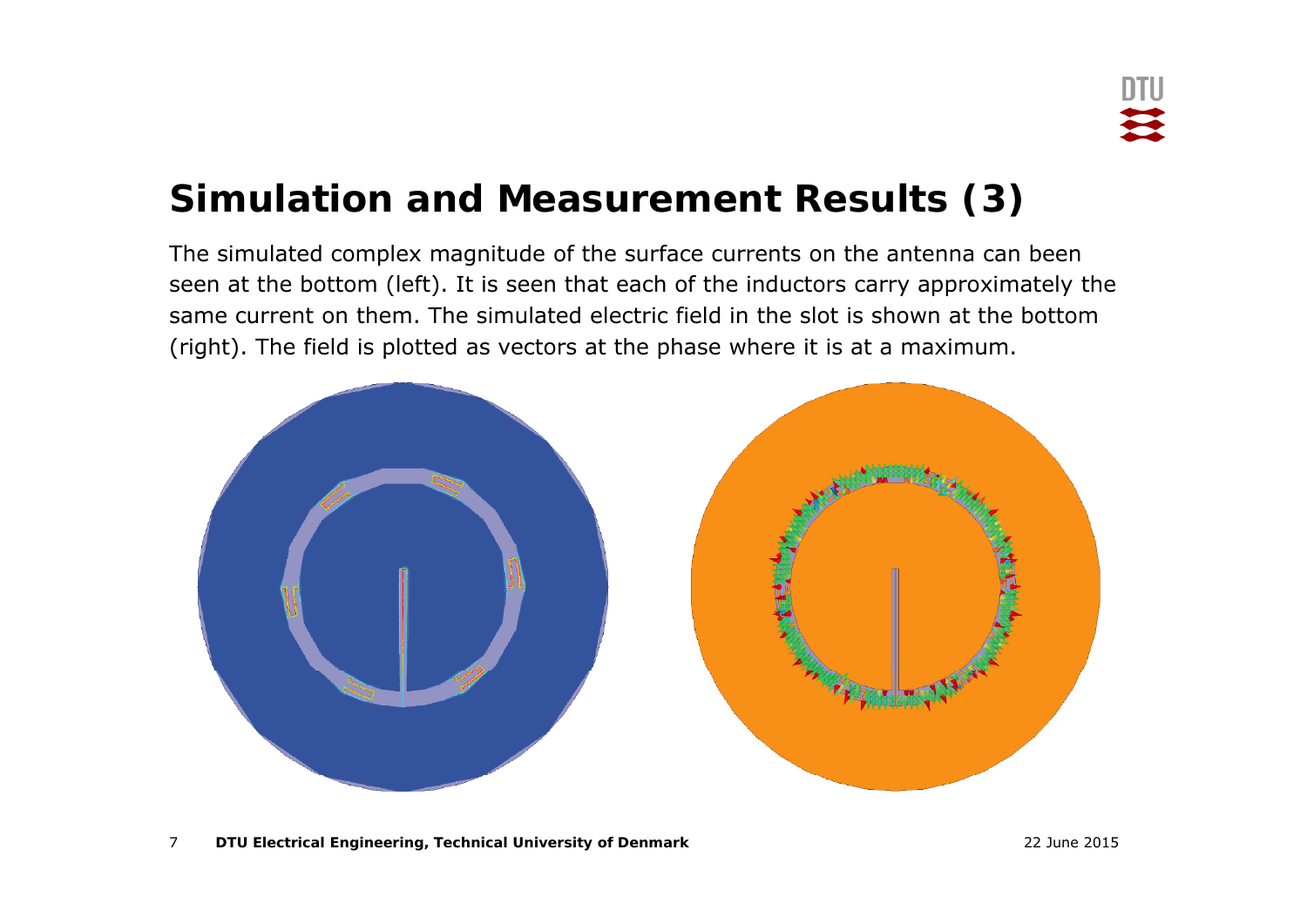# **Conclusion**

A novel vertically polarized, omnidirectional, printed slot loop antennal has been successfully designed, simulated, fabricated, and measured. The antenna is designed for the ISM band at 2.45 GHz. The polarization of the antenna and the omnidirectional radiation pattern is obtained by loading the slot with inductors to insure a uniform electric field in the slot. This makes the antenna behave like a small slot loop. Due to the polarization it is suitable for on-body applications. The antenna is well matched in the entire ISM band. The antenna is almost completely θpolarized. The peak gain is 1.9 dBi and the efficiency 71.0 %. If needed, it is possible to further reduce the size of the antenna, e.g., for smaller applications. One way to do this is to reduce the size of the loop, while the inductance of the shunt inductors are increased.